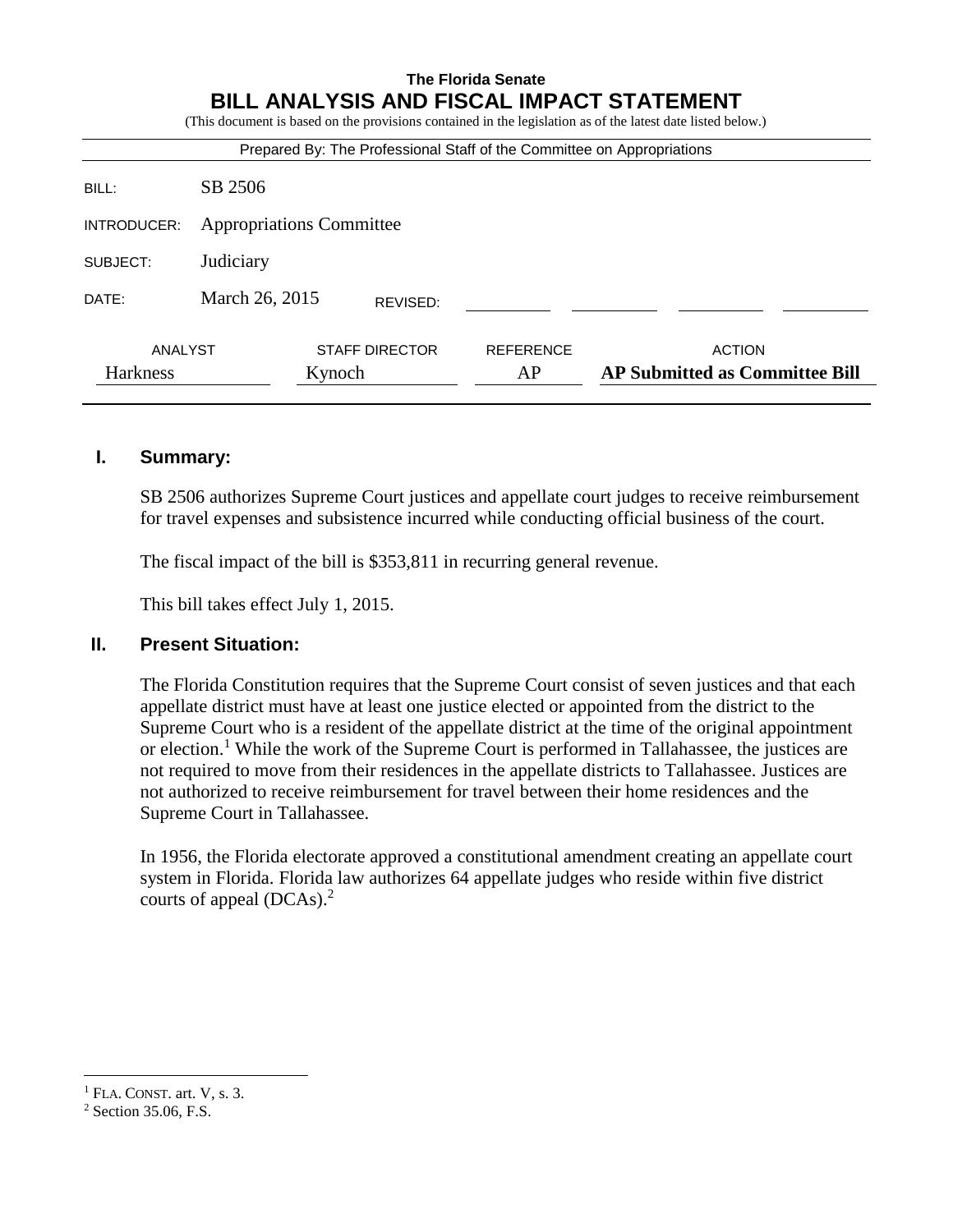| <b>District</b><br>Court of<br>Appeal | <b>Circuits</b>                                        | Approximate<br><b>Square Miles</b> | <b>Headquarters</b>                           | <b>Number</b><br>of Judges |
|---------------------------------------|--------------------------------------------------------|------------------------------------|-----------------------------------------------|----------------------------|
| First                                 | First, Second, Third,<br>Fourth, Eighth,<br>Fourteenth | 21,773                             | Second (Tallahassee,<br>Leon County)          | 15                         |
| Second                                | Sixth, Tenth, Twelfth,<br>Thirteenth, Twentieth        | 13,017                             | Tenth (Lakeland,<br>Polk County)              | 16                         |
| Third                                 | Eleventh and Sixteenth                                 | 2,942                              | Eleventh (Miami-<br>Dade County)              | 10                         |
| Fourth                                | Fifteenth, Seventeenth,<br>Nineteenth                  | 5,648                              | Fifteenth (Palm<br><b>Beach County)</b>       | 12                         |
| Fifth                                 | Fifth, Seventh, Ninth,<br>Eighteenth                   | 10,618                             | Seventh (Daytona<br>Beach, Volusia<br>County) | 11                         |

Source: Sections 35.01-35.05, F.S.

Florida's appellate regions encompass large geographic regions. Appellate judges may live anywhere in the district but are not compensated for travel to and from the district courts' headquarters. As a result, few of the appellate judges live outside the districts' headquarters circuit and remote areas of the appellate district are underrepresented. For example, in the First DCA, a district that includes six judicial circuits, only two of the court's fifteen judges live outside of the district's headquarters (Tallahassee). Florida's Fifth DCA encompasses thirteen central Florida counties and over 10,000 square miles. Three of the judges live in the Seventh Judicial Circuit (Daytona Beach), where the court is located. Five of the judges live in the Orlando area and travel more than 100 miles each time they travel to court. Two of the court's judges make a 150-mile round-trip drive from Melbourne in Brevard County.

# **III. Effect of Proposed Changes:**

**Section 1** creates s. 25.025, F.S., permitting Supreme Court justices permanently residing outside of the Second Judicial Circuit to be paid subsistence and travel expenses, pursuant to s. 112.061, F.S., when conducting business at the headquarters of the Supreme Court in Tallahassee. Justices who reside outside of the Second Judicial Circuit are authorized to designate an official headquarters in their county of residence, located in a district court of appeal courthouse, county courthouse or other appropriate facility. Justices will be paid travel expenses when travelling between their official headquarters and Tallahassee on official business and reimbursed subsistence for each day or partial day they are in Tallahassee. The Supreme Court may not use state funds to lease space in a facility to establish an official headquarters for a justice.

**Section 2** amends s. 35.05, F.S., permitting DCA judges permanently residing outside the judicial circuit in which their district court's headquarters or branch is located to be paid travel expenses, pursuant to s. 112.061, F.S., from their county of residence to the headquarters of the appellate district. If an appellate judge resides outside the judicial circuit in which the appellate district headquarters is located and more than 50 miles from the headquarters, a DCA judge may designate an official headquarters in her or her county of residence at a county courthouse or other appropriate facility. The judge may be reimbursed for travel between the judge's official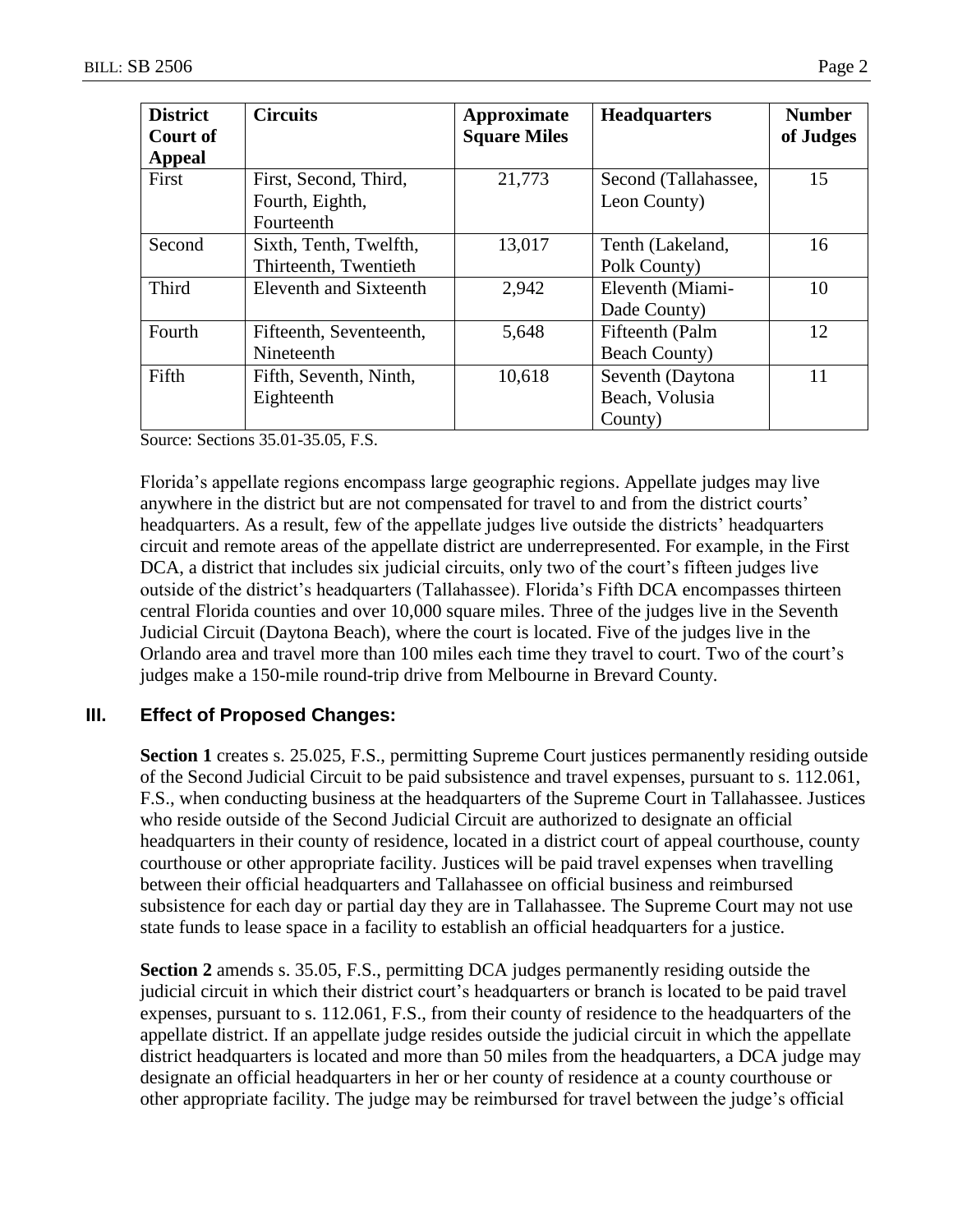headquarters and the headquarters of the appellate district. A DCA may not use state funds to lease space in a facility to establish an official headquarters for an appellate judge.

**Section 3** provides that the bill takes effect on July 1, 2015.

### **IV. Constitutional Issues:**

A. Municipality/County Mandates Restrictions:

None.

B. Public Records/Open Meetings Issues:

None.

C. Trust Funds Restrictions:

None.

#### **V. Fiscal Impact Statement:**

A. Tax/Fee Issues:

None.

B. Private Sector Impact:

None.

C. Government Sector Impact:

According to the Office of the State Court Administrator, SB 2506 has a total fiscal impact of \$353,811 in recurring general revenue. The fiscal impact for the Supreme Court travel is \$209,930. Supreme Court travel costs are based on official state mileage, assuming 40 round trips yearly per justice between Tallahassee and the DCA headquarters in the justice's home appellate district. Subsistence costs assume 77 meeting days at \$131 per day and 80 travel days at \$98.25 per day, or \$17,947 per justice.

The fiscal impact for the DCA judges' travel is \$143,881, which includes \$21,440 in subsistence cost for four judges, \$78,268 in mileage costs for 14 judges, and \$44,173 in a contingency pool available for other DCA judges, as necessary. The subsistence costs include 40 overnight trips that two First DCA judges will make travelling from Jacksonville to Tallahassee and 36 trips that one Third DCA judge will make travelling from Key West to Miami. The mileage costs for the 11 judges in the Second, Fourth, and Fifth DCA reflect 94 trips each between their counties of residence and the DCA headquarters.